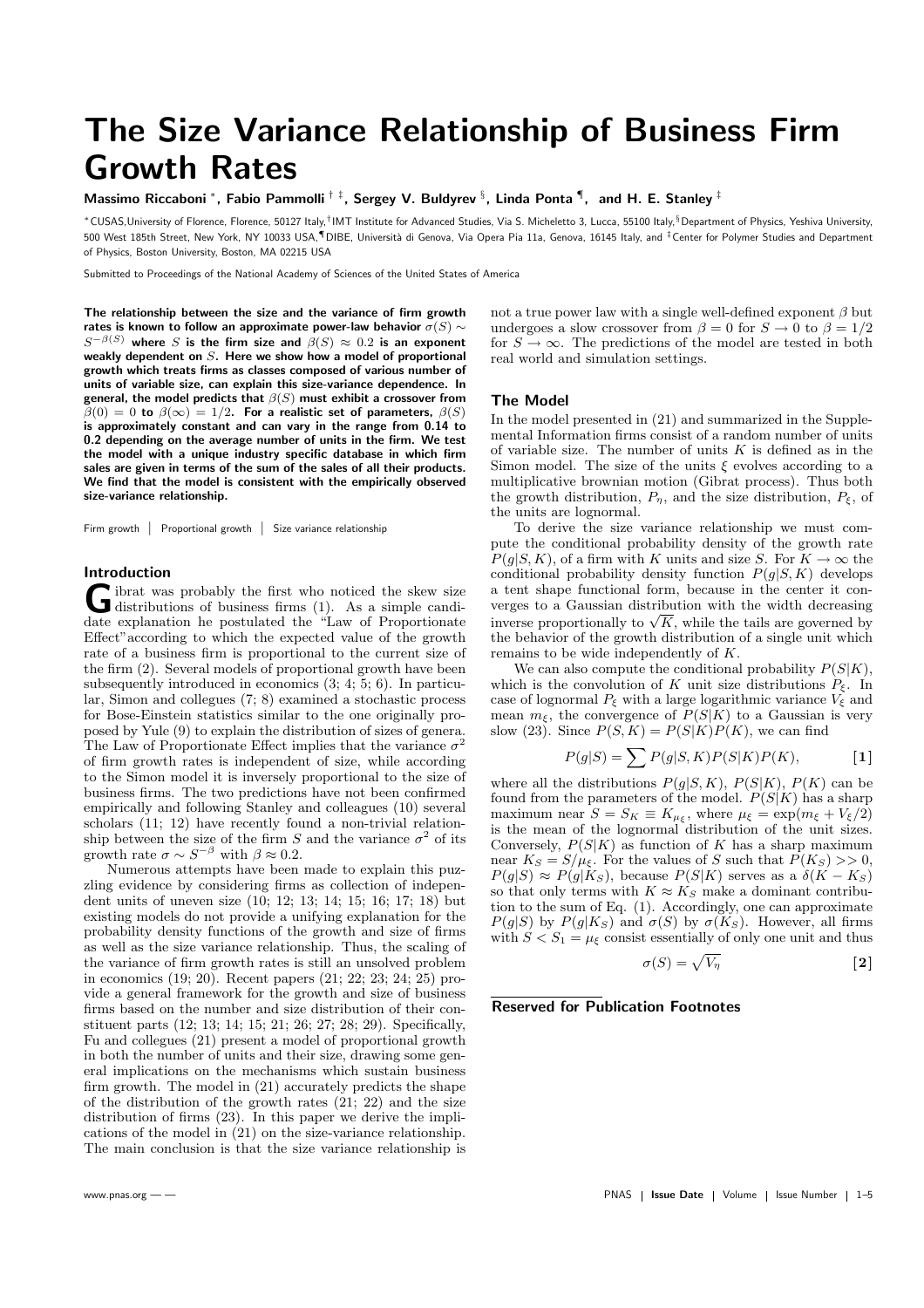for  $S < \mu_{\xi}$ . For large S if  $P(K_S) > 0$ 

$$
\sigma(S) = \sigma(K_S) = \sqrt{V/K_S} = \frac{\exp(3V_{\xi}/4 + m_{\xi}/2)\sqrt{\exp(V_{\eta}) - 1}}{\sqrt{S}}
$$

where  $m_{\eta}$  and  $V_{\eta}$  are the logarithmic mean and variance of the unit growth distributions  $P_{\eta}$  and  $V = \exp(V_{\xi})[\exp(V_{\eta}) - 1],$ as in (21). Thus one expects to have a crossover from  $\beta = 0$ for  $S \n\leq \mu_{\xi}$  to  $\beta = 1/2$  for  $S \n\geq S^*$ , where

$$
S^* = \exp(3V_{\xi}/2 + m_{\xi})(\exp(V_{\eta}) - 1)/V_{\eta}
$$
 [4]

is the value of S for which Eq.(2) and Eq.(3) give the same value of  $\sigma(S)$ . Note that for small  $V_{\eta} < 1$ ,  $S^* \approx \exp(3V_{\xi}/2 +$  $m_{\xi}$ ). The range of crossover extends from  $S_1$  to  $S^*$ , with  $S^*/S_1 = \exp(V_{\xi}) \to \infty$  for  $V_{\xi} \to \infty$ . Thus in the double logarithmic plot of  $\sigma$  vs. S one can find a wide region in which the slope  $\beta$  slowly vary from 0 to 1/2 ( $\beta \approx 0.2$ ) in agreement with many empirical observations.

The crossover to  $\beta = 1/2$  will be observed only if  $K^* =$  $S^*/\mu_{\xi} = \exp(V_{\xi})$  is such that  $P(K^*)$  is significantly larger than zero. For the distribution  $P(K)$  with a sharp exponential cutoff  $K = K_0$ , the crossover will be observed only if  $K_0 >> \exp(V_{\xi}).$ 

Two scenarios are possible for  $S > S_0 = K_0 \mu_{\xi}$ . In the first, there will be no firms with  $S \ge S_0$ . In the second, if the distribution of the size of units  $P_{\xi}$  is very broad, large firms can exist just because the size of a unit can be larger than  $S_0$ . In this case exceptionally large firms might consist of one extremely large unit  $\xi_{\text{max}}$ , whose fluctuations dominate the fluctuations of the entire firm.

One can introduce the effective number of units in a firm  $K_e = S/\xi_{\text{max}}$ , where  $\xi_{\text{max}}$  is the largest unit of the firm. If  $K_e < 2$ , we would expect that  $\sigma(S)$  will again become equal to its value for small  $S$  given by Eq.  $(2)$ , which means that under certain conditions  $\sigma(S)$  will start to increase for very large firms and eventually becomes the same as for small firms.

Whether such a scenario is possible depends on the complex interplay of  $V_{\xi}$  and  $P(K)$ . The crossover to  $\beta = 1/2$  will be seen only if  $P(K > K^*) > P(\xi > S^*)$  which means that such large firms predominantly consist of a large number of units. Taking into account the equation of  $P_{\xi}$ , one can see that  $P(\xi > S^*) \sim \exp(-9/8V_{\xi}).$ 

On the one hand, for an exponential  $P(K)$ , this implies that  $\exp(-\exp(V_{\xi})/K_0) > \exp(-9/8V_{\xi})$  or

$$
V_{\xi} > 8 \exp(V_{\xi})/(9K_0). \tag{5}
$$

This condition is easily violated if  $V_{\xi} >> \ln K_0$ . Thus for the distributions  $P(K)$  with exponential cut-off we will never see the crossover to  $\beta = 1/2$  if  $V_{\xi} >> \ln K_0$ .

On the other hand, for a power law distribution  $P(K) \sim$  $K^{-\phi}$ , the condition of the crossover becomes  $\exp(V_{\xi})^{1-\phi}$  $\exp(-9/8V_{\xi})$ , or  $(\phi - 1)V_{\xi} < 9/8V_{\xi}$  which is rigorously satisfied for

$$
\phi < 17/8 \tag{6}
$$

but even for larger  $\phi$  is not dramatically violated. Thus for power law distributions, we expect a crossover to  $\beta = 1/2$  for large  $S$  and significantly large number  $N$  of firms in the data set:  $NP(K^*) > 1$ . The sharpness of the crossover mostly depends on  $V_{\xi}$ . For power law distributions we expect a sharper crossover than for exponential ones because the majority of firms in a power law distribution have a small number of products K, and hence  $\beta = 0$  almost up to  $S^*$ , the size at which the crossover is observed. For exponential distributions we expect a slow crossover which is interrupted if  $V_{\xi}$  is comparable to  $\ln K_0$ . For  $S >> S_1$  this crossover is well represented by the behavior of  $\sigma(K_S)$ .

We confirm these heuristic arguments by means of computer simulations (see the Supplemental Information).

Figures 1 and 5 illustrate the importance of the effective number of units  $K_e$ . When  $K_S$  becomes larger than  $K_0$ ,  $\sigma(S)$ starts to follow  $\sigma(K_e)$ . Accordingly, for very large firms  $\sigma(S)$ becomes almost the same as for small firms. The maximal negative value of the slope  $\beta_{\text{max}}$  of the double logarithmic graphs presented in Fig. 1(a) correspond to the inflection points of these graphs, and can be identified as approximate values of β for different values of  $K_0$ . One can see that  $β_{\text{max}}$  increases as  $K_0$  increases from a small value close to 0 for  $K_0 = 10$ to a value close to  $1/2$  for  $K_0 = 10^5$  in agreement with the predictions of the central limit theorem.

To further explore the effect of the  $P(K)$  on the sizevariance relationship we select  $P(K)$  to be a pure power law  $P(K) \sim K^{-2}$  [Fig. 2(a)]. Moreover, we consider a realistic  $P(K)$  where K is the number of products by firms in the pharmaceutical industry [Fig. 2(b)]. This distribution can be well approximated by a Yule distribution with  $\phi = 2$  and an exponential cut-off for large  $K$ . Figure 2 shows that, for a scale-free power-law distribution  $P(K)$ , the size variance relationship depicts a steep crossover from  $\sigma = \sqrt{V_{\eta}}$  given by Eq. (2) for small S to  $\sigma = \sqrt{V/K_S}$  given by Eq. (3) for large S, for any value of  $V_{\xi}$ .

As we see, the size-variance relationship of firms  $\sigma(S)$  can be well approximated by the behavior of  $\sigma(K_S)$  [Fig 1(a)]. It was shown in (24) that, for realistic  $V_{\xi}$ ,  $\sigma^2(K)$  can be approximated in a wide range of K as  $\sigma(K) \sim K^{-\beta}$  with  $\beta \approx 0.2$ , which eventually crosses over to  $K^{-1/2}$  for large K. In other when vehiclarly states states on the large process with  $\omega_K$  where  $\beta(K)$ , defined as the slope of  $\sigma(K)$  on a double logarithmic plot, increases from a small value dependent on  $V_{\xi}$  at small K to 1/2 for  $K \to \infty$ . Accordingly, one can expect the same behavior for  $\sigma(S)$  for  $K_S < K_0$ .

Thus it would be desirable to derive an exact analytical expression for  $\sigma(K)$  in case of lognormal and independent  $P_{\xi}$  and  $P_n$ . Unfortunately the radius of convergence of the expansion of a logarithmic growth rate in inverse powers of  $K$  is equal to zero, and these expansions have only a formal asymptotic meaning for  $K \to \infty$ . However, these expansions are useful since they demonstrate that  $\mu$  and  $\sigma$  do not depend on  $m_n$  and  $m_{\xi}$  except for the leading term in  $\mu$ :  $m_0 = m_{\eta} + V_{\eta}/2$ . Not being able to derive close-form expressions for  $\sigma$  (see Supplemental Information), we perform extensive computer simulations, where  $\xi$  and  $\eta$  are independent random variables taken from lognormal distributions  $P_{\xi}$  and  $P_{\eta}$  with different  $V_{\xi}$  and  $V_{\eta}$ . The numerical results (Fig. 3) suggest that

$$
\ln \sigma^2(K)K/C \approx F_{\sigma}\left[\ln(K) - f(V_{\xi}, V_{\eta})\right],
$$
 [7]

where  $F_{\sigma}(z)$  is a universal scaling function describing a crossover from  $F_{\sigma}(z) \to 0$  for  $z \to \infty$  to  $F_{\sigma}(z)/z \to 1$  for  $z \to -\infty$  and  $f(V_{\xi}, V_{\eta}) \approx f_{\xi}(V_{\xi}) + f \eta(V_{\eta})$  are functions of  $V_{\xi}$  and  $V_{\eta}$  which have linear asymptotes for  $V_{\xi} \rightarrow \infty$  and  $V_{\eta} \rightarrow \infty$  [Fig. 3(b)].

Accordingly, we can try to define  $\beta(z) = (1 - dF_{\sigma}/dz)/2$ [Fig. 4 (a)]. The main curve  $\beta(z)$  can be approximated by an inverse linear function of z, when  $z \rightarrow -\infty$  and by a stretched exponential as it approaches the asymptotic value  $1/2$  for  $z \rightarrow +\infty$ . The particular analytical shapes for these asymptotes are not known and derived solely from least square fitting of the numerical data. The scaling for  $\beta(z)$  is only approximate with significant deviations from a universal curve for small K. The minimal value for  $\beta$  practically does not depend on  $V_{\eta}$  and is approximately inverse proportional to a linear function of  $V_{\epsilon}$ :

$$
\beta_{min} = \frac{1}{pV_{\xi} + q} \tag{8}
$$

2 | www.pnas.org — — Footline Author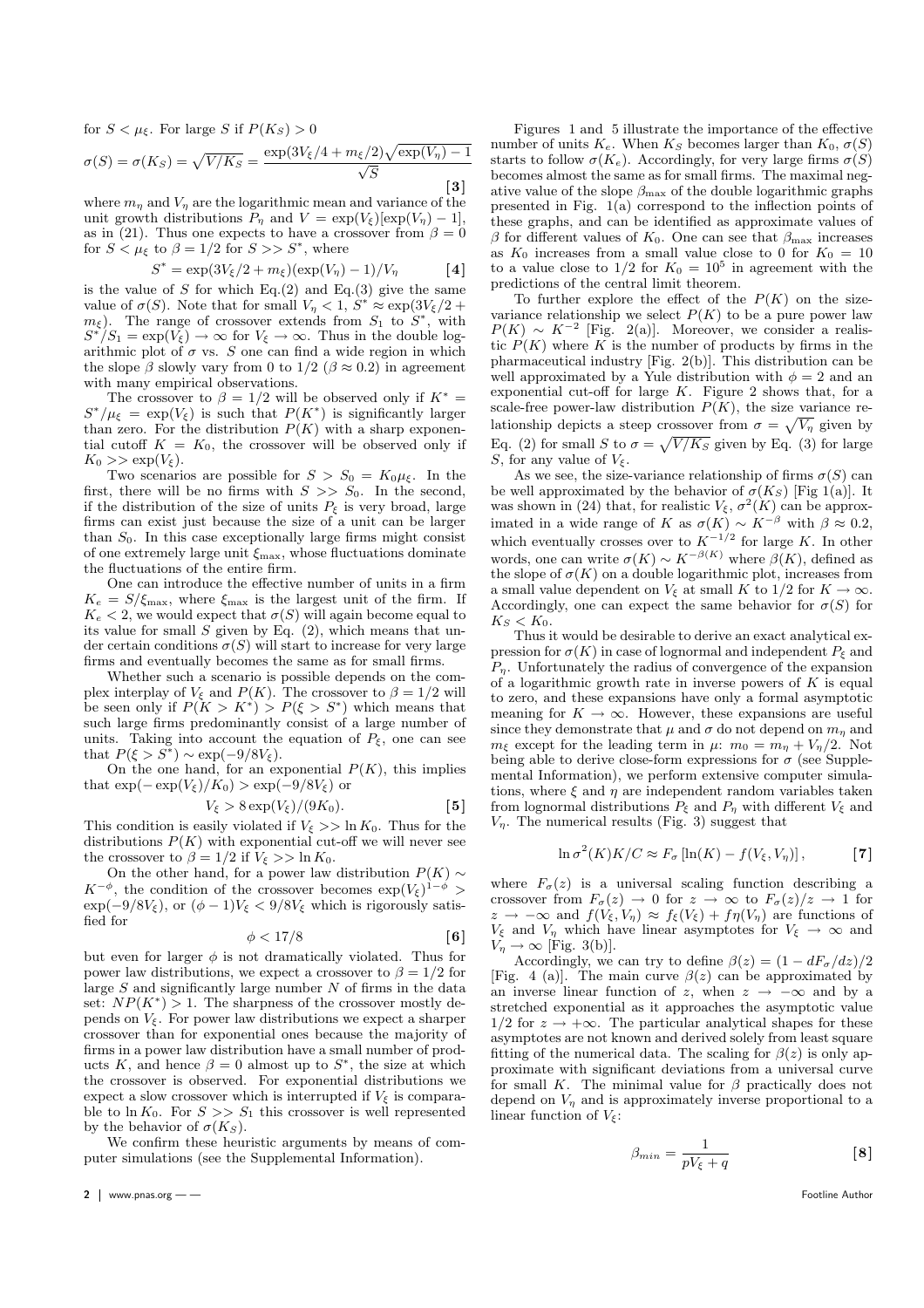where  $p \approx 0.54$  and  $q \approx 2.66$  are universal values [Fig. 4(b)]. This finding is significant for our study, since it indicates that near its minimum,  $\beta(K)$  has a region of approximate constancy with the value  $\beta_{min}$  between 0.14 and 0.2 for  $V_{\xi}$  between 4 and 8. These values of  $V_{\xi}$  are quite realistic and correspond to the distribution of unit sizes spanning over from roughly two to three orders of magnitude (68% of all units), which is the case in the majority in economic and ecological systems. Thus our study provides a reasonable explanation for the abundance of value of  $\beta \approx 0.2$ .

The above analysis shows that  $\sigma(S)$  is not a true powerlaw function, but undergoes a crossover from  $\beta = \beta_{min}(V_{\xi})$  for small firms to  $\beta = 1/2$  for large firms. However this crossover is expected only for very broad distributions  $P(K)$ . If it is very unlikely to find a firm with  $K > K_0$ ,  $\sigma(S)$  will start to grow for  $S > K_0\mu_{\xi}$ . Empirical data do not show such an increase (Fig. 6), because in reality there are few giant firms which rely on few extremely large units. These firms are extremely volatile and hence unstable. Therefore for real data we do see neither a crossover to  $\beta = 1/2$  nor an increase of  $\sigma$ for large companies.

## The Empirical Evidence

Since the size variance relationship depends on the partition of firms into their constituent components, to properly test our model one must decompose an industrial system into parts. In this section we analyze a unique database, kindly provided by the EPRIS program, which records the sales figures of 916,036 pharmaceutical products commercialized by 7,184 firms worldwide from 1994 to 2004. The database covers the whole size distribution for products and firms and monitors flows of entry and exit at every level of aggregation. Products are classified by companies, markets and international brand names, with different distributions  $P(K)$  with  $\langle K \rangle = K_0$  ranging from 5.8 for international products to almost 1,600 for markets [Tab. 1]. If firms have on average  $K_0$ products and  $V_{\xi} \ll \ln K_0$ , the scaling variable  $z = K_0$  is positive and we expect  $\beta \to 1/2$ . On the contrary, if  $V_{\xi} >> \ln K_0$ ,  $z < 0$  and we expect  $\beta \rightarrow 0$ . These considerations work only for a broad distribution of  $P(K)$  with mild skewness such as an exponential distribution. At the opposite extreme, if all companies have the same number of products, the distribution of S is narrowly concentrated near the most probable value  $S_0 = \mu_{\xi} K$  and there is no reason to define  $\beta(S)$ . Only very rarely  $S \gg S_0$ , due to a low probability of observing an extremely large product which dominates the fluctuation of a firm. Such a firm is more volatile than other firms of equal size. This would imply negative  $\beta$ . If  $P(K)$  is power law distributed, there is a wide range of values of  $K$ , so that there are always firms for which  $\ln K >> V_{\xi}$  and we can expect a slow crossover from  $\beta = 0$  for small firms to  $\beta = 1/2$  for large firms, so that for a wide range of empirically plausible  $V_{\xi}$ ,  $\beta$  is far form 1/2 and statistically different from 0. The estimated value of the size-variance scaling coefficient  $\beta$  goes form 0.123 for products to 0.243 for therapeutic markets with companies in the middle  $(0.188)$  [Tab. 1 and Fig. 5].

The model in (21) relies upon general assumptions of independence of the growth of products from each other and from the number of products  $K$ . However, these assumptions could be violated and other reasons for the scaling of the size variance relationship such as units interdependence, size and time dependence must be considered (see the Supplemental Information for a discussion of candidate explanations). To discriminate among different plausible explanaitons we run a set of experiments in which we keep the real  $P(K)$  and randomly reassign products to firms. In the first simulation we randomly reassign products by keeping the real world relationship between the size,  $\xi$ , and growth,  $\eta$ , of products. In the second simulation we reassign also  $\eta$ . Finally in the last simulation we generate elementary units according to a multiplicative brownian motion (Gibrat process) with empirically estimated values of the mean and variance of  $\xi$  and  $\eta$ . Tab. 1 summarizes the results of our simulations.

The first simulation allows us to check for the size dependence and unit interdepence hypotheses by randomly reassigning elementary units to firms and markets. In doing that, we keep the number of the products in each class and the history of the fluctuation of each product sales unchanged. As for the size dependence, our analysis shows that there is indeed strong correlation between the number of products in the company P<sup>K</sup> and their average size defined as  $\langle \xi(K) \rangle = \langle \frac{1}{K} \sum_{i=1}^{K} \xi_i \rangle$  where  $\langle \rangle$  indicates averaging over all companies with K products. We observe an approximate power law dependence  $\langle \xi(K) \rangle \sim K^{\gamma}$ , where  $\gamma = 0.38$ . If this would be a true asymptotic power law holding for  $K \to \infty$  than the average size of the company of K products would be proportional to  $\xi(K)K \sim K^{1+\gamma}$ . Accordingly, the average number of products in the company of size S would scale as  $K_0(S) \sim S^{1/(1+\gamma)}$  and consequently due to central limit theorem  $\beta = 1/(2 + 2\gamma)$ . In our data base, this would mean that the asymptotic value of  $\beta = 0.36$ . Similar logic was used to explain  $\beta$  in (15; 11). Another effect of random redistribution of units will be the removal of possible correlations among  $\eta_i$  in a single firm (unit interdependence). Removal of positive correlations would decrease  $\beta$ , while removal of negative correlations would increase  $\beta$ . The mean correlation coefficient of the product growth rates at the firm level  $\langle \rho(K) \rangle$  also has an approximate power law dependence  $\langle \rho(K) \rangle \sim K^{\zeta}$ , where  $\zeta = -0.36$ . Since larger firms have bigger products and are more diversified than small firms the size dependence and unit interdepencence cancel out and  $\beta$  practically does not change if products are randomly reassigned to firms.

To control the effect of time dependence, we keep the sizes of products  $\xi_i$  and their number  $K_\alpha$  at year t for each firm  $\alpha$ or products  $\zeta_i$  and then number  $K_\alpha$  at year t for each firm  $\alpha$ <br>unchanged, so  $S_t = \sum_{i=1}^{K_\alpha} \xi_i$  is the same as in the empirical<br>data. However, to compute the sales of a firm in the following year  $\widetilde{S}_{t+1} = \sum_{i=1}^{K_{\alpha}} \xi'_i$ , we assume that  $\xi'_i = \xi_i \eta_i$ , where  $\eta_i$  is an annual growth rate of a randomly selected product. The surrogate growth rate  $\widetilde{g} = \ln \frac{\widetilde{S}_{t+1}}{S_t}$  obtained in this way does not display any size-variance relationship at the level of products  $(\beta_2^* = 0)$ . However, we still observe a size variance relationship at higher levels of aggregation. This test demonstrates that 1/3 of the size variance relationship depends on the growth process at the level of elementary units which is not a pure Gibrat process. However, asynchronous product lifecycles are washed out upon aggregation and there is a persistent size-variance relationship which is not due to product auto-correlation.

Finally we reproduced the model in (21) with the empirically observed  $P(K)$  and the estimated moments of the lognormal distribution of products ( $m_{\xi} = 7.58$ ,  $V_{\xi} = 4.41$ ). We generate N random products according to our model (Gibrat process) with the empirically observed level of  $V_{\xi}$  and  $m_{\xi}$ . As we can see in Tab. 1, the model in (21) closely reproduce the values of  $\beta$  at any level of aggregation. We conclude that the model in (21) correctly predicts the size-variance relationship and the way it scales under aggregation.

The variance of the size of the constituent units of the firm  $V_{\xi}$  and the distribution of units into firms are both relevant to explain the size variance relationship of firm growth rates. Simulations results in Fig. 6 reveal that if elementary units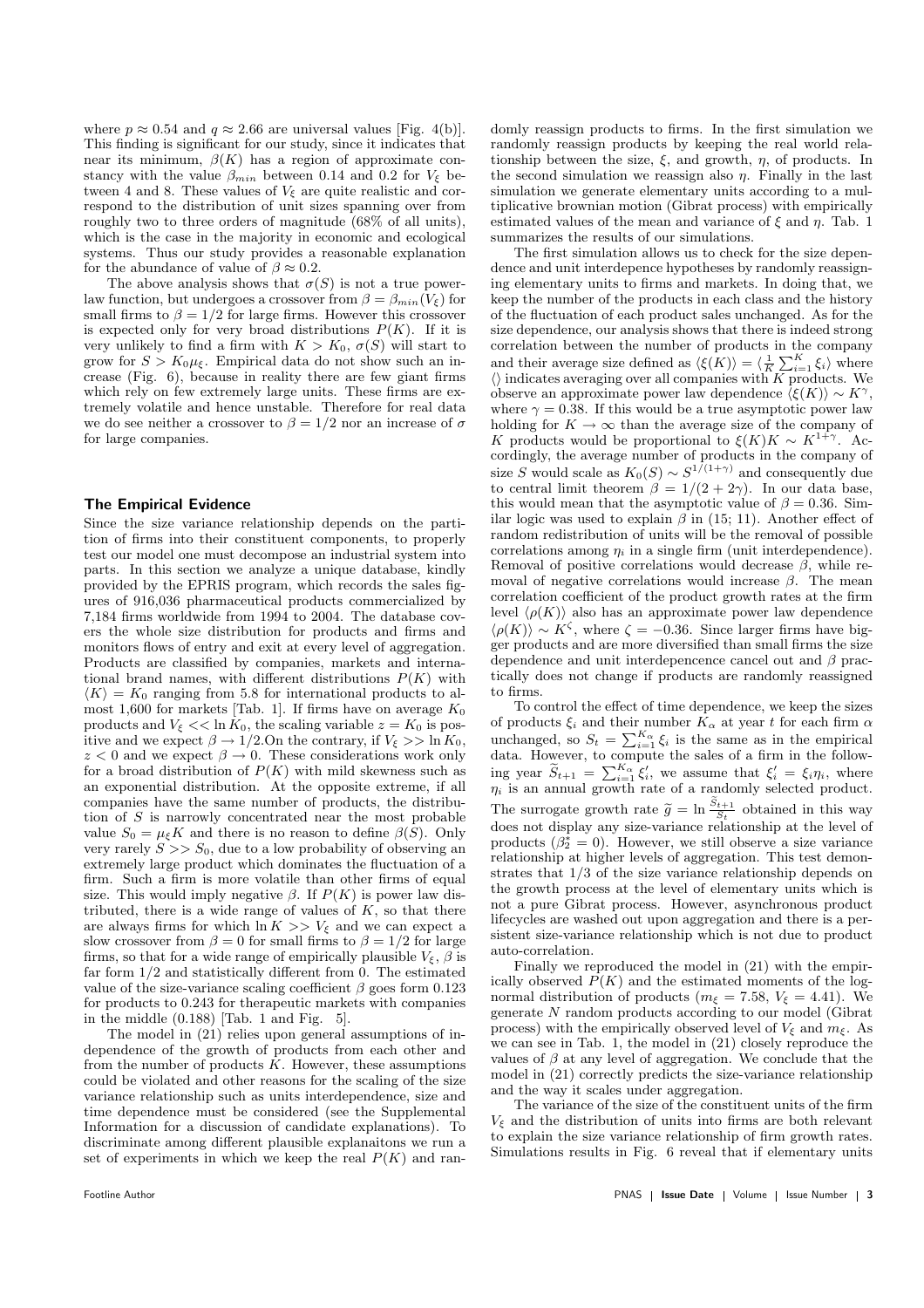are of the same size  $(V_{\xi} = 0)$  the central limit theorem will work properly and  $\beta \approx 1/2$ . As predicted by our model, by increasing the value of  $V_{\xi}$  we observe at any level of aggregation the crossover of  $\beta$  form 1/2 to 0. The crossover is faster at the level of markets than at the level of products due to the higher average number of units per class  $K_0$ . However, in real world settings the central limit theorem never applies because firms have a small number of components of variable size ( $V_{\xi} > 0$ ). For empirically plausible values of  $V_{\xi}$  and  $K_0$  $\beta \approx 0.2$ .

### **Discussion**

Firms grow over time as the economic system expands and new investment opportunities become available. To capture new business opportunities firms open new plants and launch new products, but the revenues and return to the investments are uncertain. If revenues were independent random variables drawn from a Gaussian distribution with mean  $m_e$  and variance  $V_e$  one should expect that the standard deviation of the sales growth rate of a firm with K products will be  $\sigma(S) \sim S^{-\beta(S)}$  with  $\beta = 1/2$  and  $S = m_e K$ . On the contrary, if the size of business opportunities is given by a multiplicative brownian motion (Gibrat's process) and revenues are independent random variables drawn from a lognormal distribution with mean  $m_{\xi}$  and variance  $V_{\xi}$  the central limit theorem does not work effectively and  $\beta(S)$  exhibits a crossover from  $\beta = 0$ for  $S \to 0$  to  $\beta = 1/2$  for  $S \to \infty$ . For realistic distributions of the number and size of business opportunities,  $\beta(S)$  is approximately constant, as it varies in the range from 0.14 to 0.2 depending on the average number of units in the firm  $K_0$ and the variance of the size of business opportunities  $V_{\xi}$ . This implies that a firm of size  $S$  is expected to be riskier than the sum of S firms of size 1, even in the case of constant returns to scale and independent business opportunities.

ACKNOWLEDGMENTS. The Merck Foundation is gratefully acknowledged for financial support.

## **References**

- 1. Gibrat R (1931) Les inégalités économiques (Librairie du Recueil Sirey, Paris).
- 2. Sutton J (1997) Gibrat's legacy. J Econ Lit 35:40-59.
- Kalecki M (1945) On the Gibrat distribution. Econometrica 13:161-170.
- 4. Steindl J (1965) Random processes and the growth of firms: a study of the Pareto law (Griffin, London).
- 5. Ijiri Y, Simon H A (1977) Skew distributions and the sizes of business firms (North-Holland Pub. Co., Amsterdam).
- 6. Sutton J, (1998) Technology and market structure: theory and history (MIT Press, Cambridge, MA.).
- 7. Simon H A (1955) On a class of skew distribution functions. Biometrika 42:425-440.
- 8. Ijiri Y, Simon H A (1975) Some distributions associated with Bose-Einstein statistics. Proc Natl Acad Sci USA 72:1654-1657.
- 9. Yule U (1925) A mathematical theory of evolution, based on the conclusions of Dr. J. C. Willis. Philos Trans R Soc London B 213:21-87.
- 10. Stanley M H R, Amaral L A N, Buldyrev S V, Havlin S, Leschhorn H, Maass P, Salinger M A, Stanley H E (1996) Scaling behavior in the growth of companies. Nature 379:804-806.
- 11. Bottazzi G, Dosi G, Lippi M, Pammolli F & Riccaboni M (2001) Innovation and corporate growth in the evolution of the drug industry. Int J Ind Org 19:1161-1187.
- 12. Sutton J (2002) The variance of firm growth rates: the 'scaling' puzzle. Physica A 312:577–590.
- 13. De Fabritiis G D, Pammolli F, Riccaboni M (2003) On size and growth of business firms. Physica A 324:38–44.
- 14. Buldyrev S V, Amaral L A N, Havlin S, Leschhorn H, Maass P, Salinger M A, Stanley H E, Stanley M H R (1997) Scaling behavior in economics: II. modeling of company growth. J Phys I France 7:635–650.
- 15. Amaral L A N, Buldyrev S V, Havlin S, Leschhorn H, Maass P, Salinger M A, Stanley H E, Stanley M H R (1997) Scaling behavior in economics: I. empirical results for company growth. J Phys I France 7:621–633.
- 16. Aoki M, Yoshikawa H (2007) Reconstructing macroeconomics: a perspective from statistical physics and combinatorial stochastic processes (Cambridge University Press, Cambridge, MA.).
- 17. Axtell  $R(2006)$  Firm sizes: facts, formulae and fantasies (CSED Working Paper 44).
- 18. Klepper S, Thompson P (2008) Submarkets and the evolution of market structure RAND J Econ 37:861–886.
- 19. Gabaix X (1999) Zipf's law for cities: an explanation. Quar J Econ 114:739–767.
- 20. Armstrong M, Porter R H (2007) Handbook of industrial organization, Vol. III (North Holland, Amsterdam).
- 21. Fu D, Pammolli F, Buldyrev S V, Riccaboni M, Matia K, Yamasaki K, Stanley H E (2005) The growth of business firms: theoretical framework and empirical evidence. Proc Natl Acad Sci USA 102:18801.
- 22. Buldyrev S V, Growiec G, Pammolli F, Riccaboni M, Stanley H E (2008) The growth of business firms: facts and theory. J Eu Econ Ass 5:574-584.
- 23. Growiec G, Pammolli F, Riccaboni M, Stanley H E (2008) On the size distribution of business firms. Econ Lett 98:207-212.
- 24. Buldyrev S V, Pammolli F, Riccaboni M, Yamasaki K, Fu D, Matia K, Stanley H E (2007) A generalized preferential attachment model for business firms growth rates - II. Mathematical treatment. Europ Phys J B 57:131-138.
- 25. Pammolli F, Fu D, Buldyrev S V, Riccaboni M, Matia K, Yamasaki K, Stanley H E (2007) A generalized preferential attachment model for business firms growth rates - I. Empirical evidence Europ Phys J B 57:127-130.
- 26. Amaral L A N, Buldyrev S V, Havlin S, Salinger M A, Stanley H E (1998) Power law scaling for a system of interacting units with complex internal structure. Phys Rev  $Lett\ 80:1385–1388.$
- 27. Takayasu H, Okuyama K (1998) Country dependence on company size distributions and a numerical model based on competition and cooperation. Fractals 6:67–79.
- 28. Canning D, Amaral L A N, Lee Y, Meyer M, Stanley H E (1998) Scaling the volatility of GDP growth rates. Econ Lett 60:335–341.
- 29. Buldyrev S V, Dokholyan N V, Erramilli S, Hong M, Kim J Y, Malescio G, Stanley H E (2003) Hierarchy in social organization. Physica A 330:653–659.
- 30. Yamasaki K, Matia K, Buldyrev S V, Fu D, Pammolli F, Riccaboni M, Stanley H E (2006) Preferential attachment and growth dynamics in complex systems. Phys Rev E 74:035103.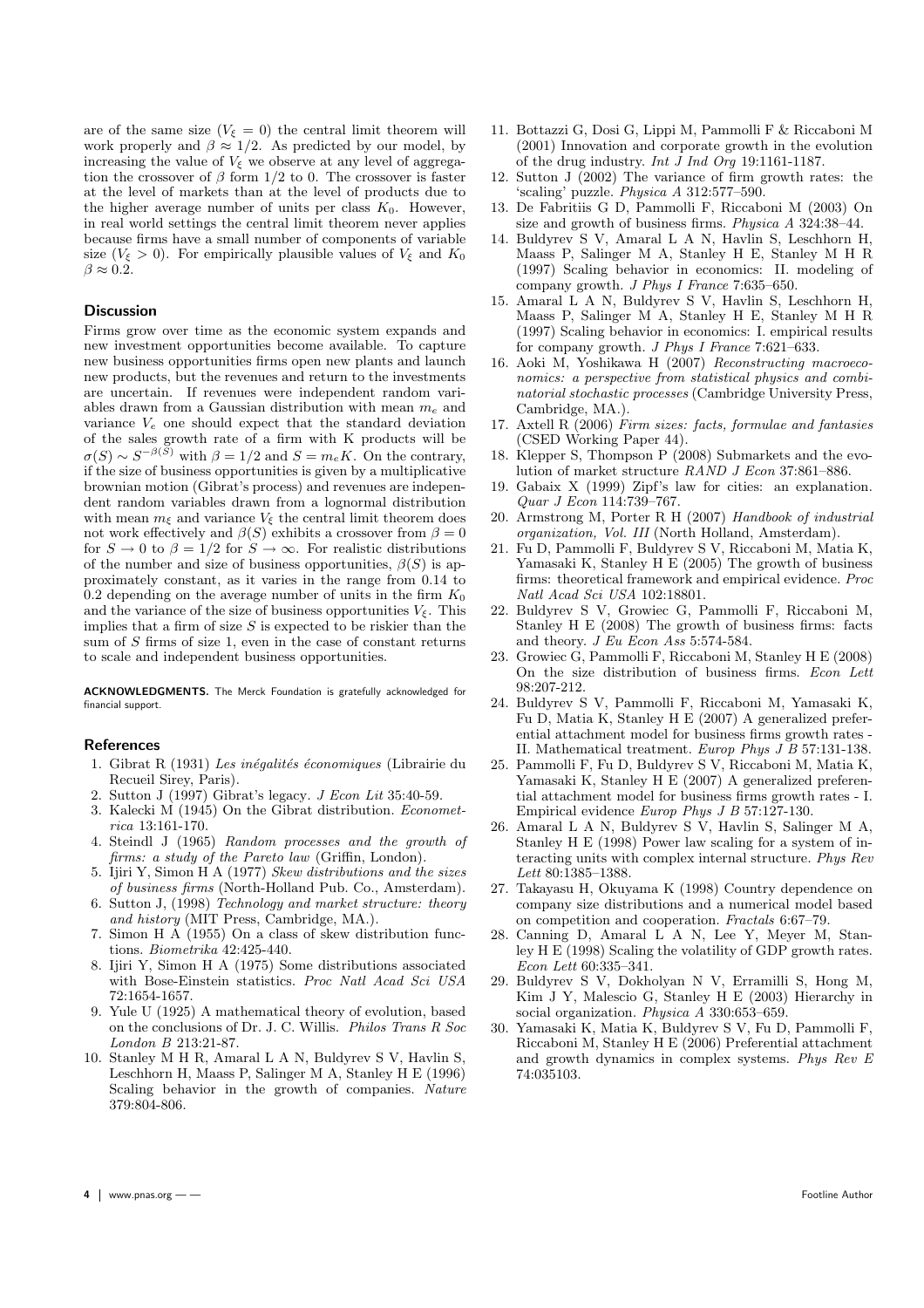

Fig. 1. (a) Simulation results for  $\sigma(S)$  according to Eq. (1) for exponential  $P(K) = \exp(-K/K_0)/K_0$  with  $K_0 = 10, 10^2, 10^3, 10^4, 10^5$  and lognormal  $P_\xi$ and  $P_\eta$  with  $V_\xi=5.13, m_\xi=3.44, V_\eta=0.36, \mu_\eta=0.016$  computed for the pharmaceutical database. One can see that, for small enough  $S$  and for different  $K_0$ ,  $\sigma(S)$  follows a universal curve which can be well approximated with  $\sigma(K_S)$ , with  $K_S=S/\mu_\xi \approx S/405$ . For  $K_S>K_0$ ,  $\sigma(S)$  departs from the universal behavior and starts to increase. This increase can be explained by the decrease of the effective number of units  $K_e(S)$  for the extremely large firms. The maximal negative slope  $\beta_{\rm max}$  increases as  $K_0$  increases in agreement with the predictions of the central limit theorem. (b) One can see, that  $K_e(S)$  reaches its maximum around  $S \approx K\mu_f$ . The positions of maxima in  $K_e(S)$  coincide with the positions of minima in  $\sigma(S)$ .

.

Table 1. The size-variance relationship  $\sigma(S)\sim S^{-\beta(S)}$ : estimated values of  $\beta$  and simulation results  $\beta^*$ at different levels of aggregations from products to markets. In simulation  $\mathbf{1}$   $(\beta_1^*)$  products are randomly reassigned to firms and markets. In simulation 2  $(\beta_2^*)$  the growth rates of products are reassigned too. In simulation 3  $(\beta_3^*)$  we reproduce the model in (21) with real  $P(K)$  and estimated values of  $m_\xi=7.58$  and  $V_{\xi} = 2.10.$ 

|                |         | Λo      |       |       | $D_2$ | $\beta_3^*$ |
|----------------|---------|---------|-------|-------|-------|-------------|
| <b>Markets</b> | 574     | 1,596.9 | 0.243 | 0.213 | 0.232 | 0.221       |
| Firms          | 7.184   | 127.5   | 0.188 | 0.196 | 0.125 | 0.127       |
| Intl. Products | 189,302 | 5.8     | 0.151 | 0.175 | 0.038 | 0.020       |
| All Products   | 916,036 |         | 0.123 | 0.123 |       |             |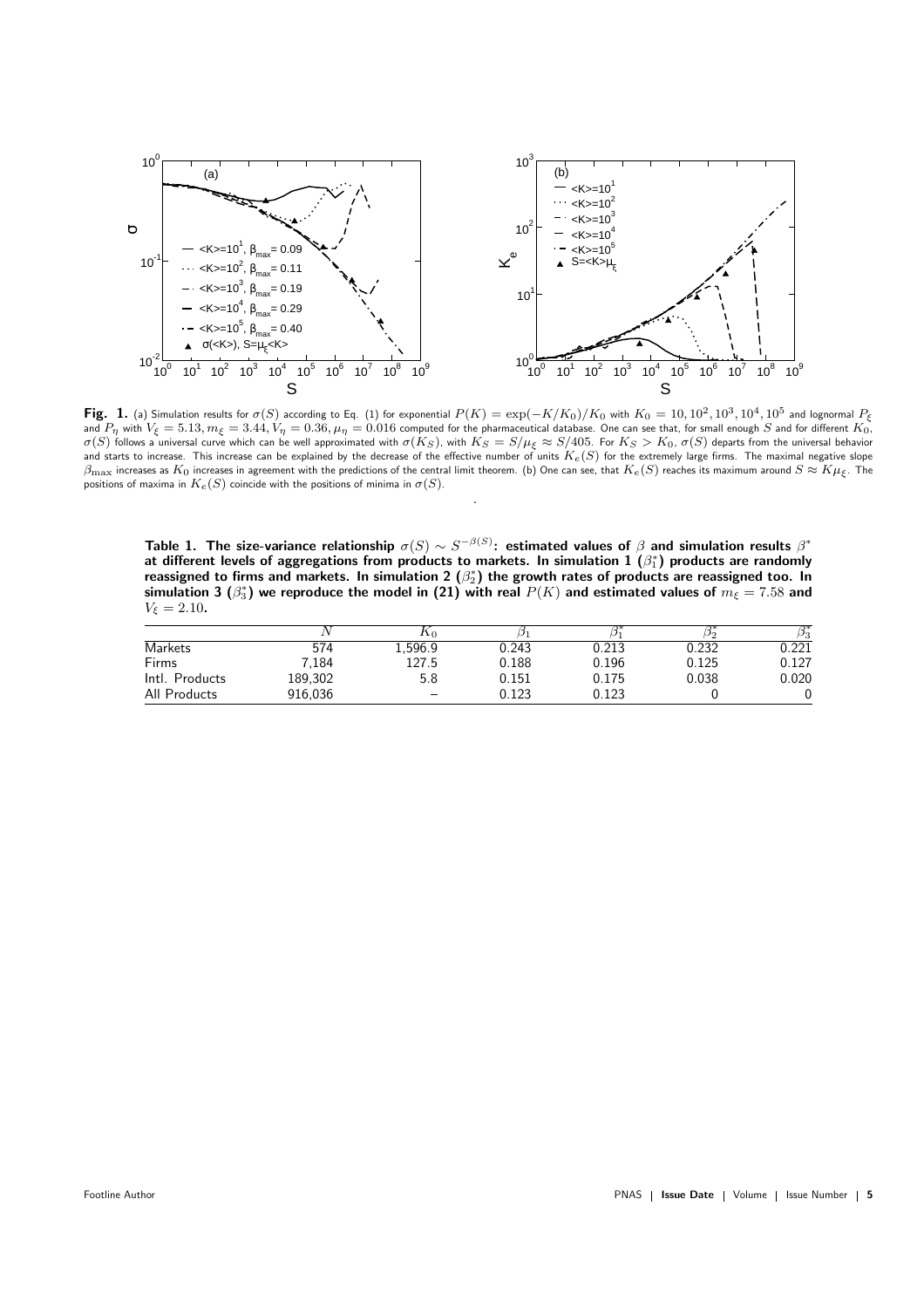

 $\mathsf{Fig.}$  2. Size variance relationship  $\sigma(S)$  for various  $V_\xi$  with  $P(K) \sim K^{-2}$  (a) and real  $P(K)$  (b).A sharp crossover from  $\beta=0$  to  $\beta=1/2$  is seen for the power law distribution even for large values of  $V_{\xi}$ . In case of real  $P(K)$  one can see a wide crossover regions in which  $\sigma(S)$  can be approximated by a power-law relationship with  $0 < \beta < 1/2$ . Note that the slope of the graphs ( $\beta$ ) decreases with the increase of  $V_{\xi}$ . The graphs of  $\beta(K_S)$  and their asymptotes are also shown with squares and circles, respectively.



Fig. 3. (a) Simulation results for  $\sigma^2(K)$  in case of lognormal  $P_\xi$  and  $P_\eta$  and different  $V_\xi$  and  $V_\eta$  plotted on a universal scaling plot as a functions of scaling variable  $z=\ln(K)-f(V_\xi, V_\eta)$ . (b) The shift function  $f(V_\xi, V_\eta)$ . The graph shows that  $f(V_\xi, V_\eta) \approx f_\xi(V_\xi) + f_\eta(V_\eta)$  Both  $f_\xi(V_\xi)$  and  $f_\eta(V_\eta)$  (inset) are approximately linear functions.



Fig. 4. (a) The effective exponent  $\beta(z)$  obtained by differentiation of  $\sigma^2(z)$  plotted in Fig. 3 (a). Solid lines indicate least square fits for the left and right asymptotes. The graph shows significant deviations of  $\beta(K,V_\xi,V_\eta)$  from a universal function  $\beta(z)$  for small  $K$ , where  $\beta(K)$  develops minima. (b) The dependence of the minimal value of  $\beta_{min}$  on  $V_{\xi}$ . One can see that this value practically does not depend on  $V_{\eta}$  and is inverse proportional to the linear function of  $V_{\xi}$ .

6 | www.pnas.org — — Footline Author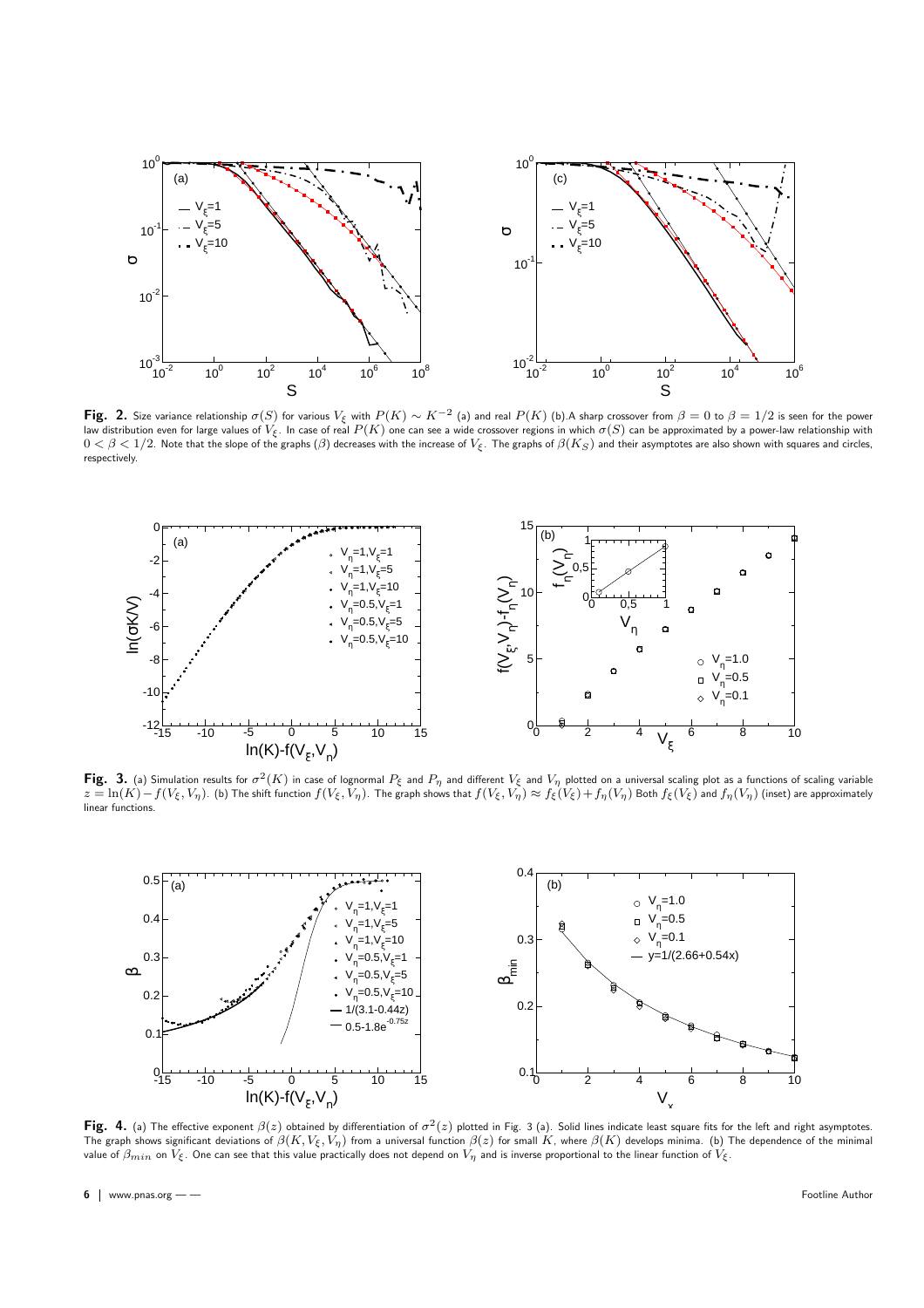

 ${\sf Fig.~5.}$  The standard error of firm growth rates  $(\sigma)$  (circles), and the share of the largest products  $(1/K_e)$  (squares) versus the size of the firm  $(S)$ . As predicted by our model for  $S < S_1 = \mu_{\xi} \approx 3.44$ ,  $\beta \approx 0$ . For  $S > S_1$   $\beta$  increases but never reaches 1/2 due to the slow grow of the effective number of products  $(K_e)$ . The flattering<br>of the upper tail is due to some large companies w



 $\mathsf{Fig.~6.}$  The scaling of the size-variance relationship as a function of  $V_\xi$ .  $\beta$  decays rapidly from  $1/2$  to  $0$  for  $V_\xi\to\infty$ . In the simulation we keep the real  $P(K)$  for products, companies and markets and assign products drawn from a lognormal distribution with the empirically observed mean  $m_{\xi}$  and variance  $0 < V_{\xi} \leq 25.$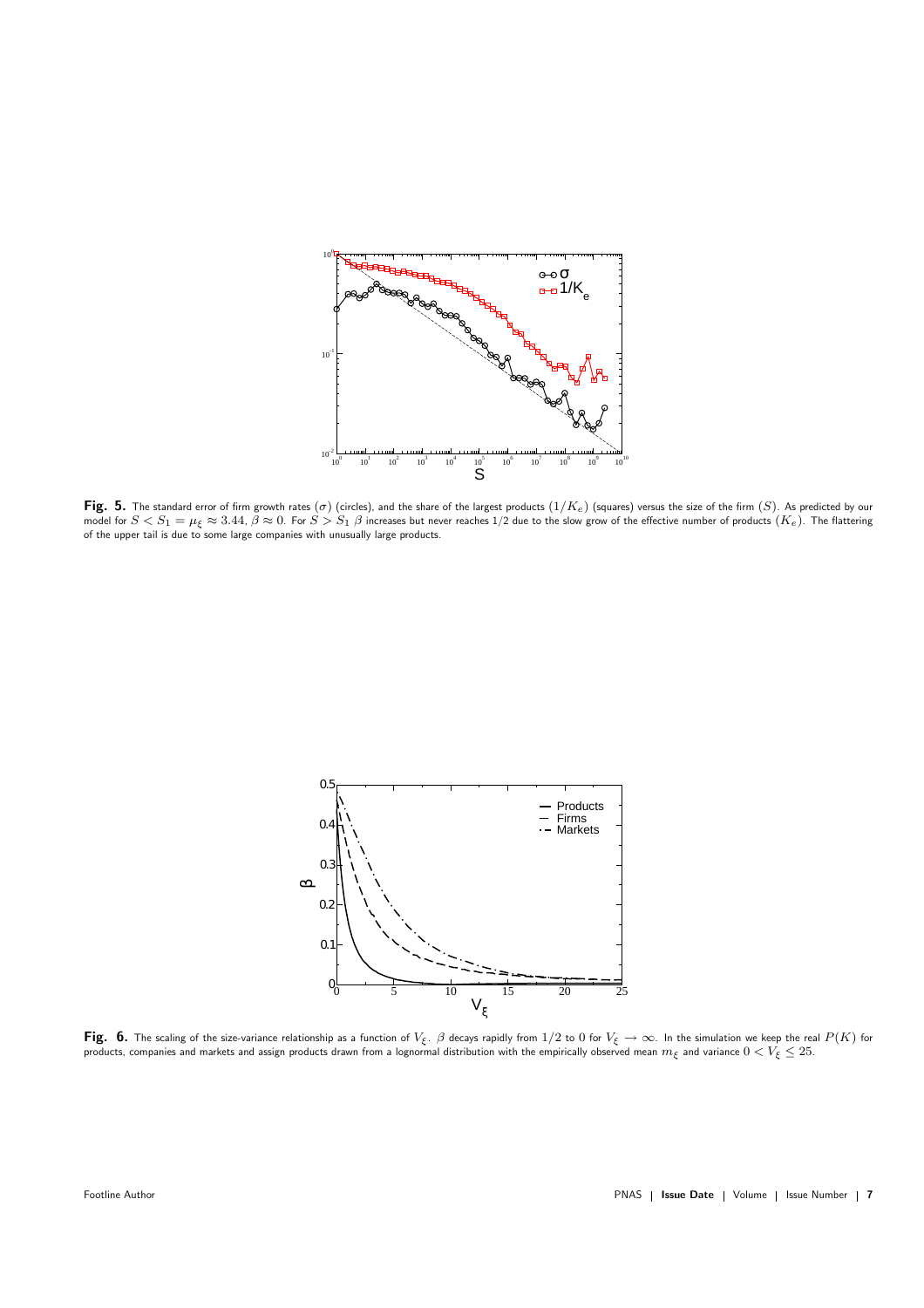## Supplemental Information

## Massimo Riccaboni \*, Fabio Pammolli  $^{\dagger ~\ddagger}$ , Sergey V. Buldyrev  $^{\S},$  Linda Ponta  $\P, \;$  and H. E. Stanley  $^{\ddagger}$

\*CUSAS,University of Florence, Florence, 50127 Italy,†IMT Institute for Advanced Studies, Via S. Micheletto 3, Lucca, 55100 Italy,§Department of Physics, Yeshiva University, 500 West 185th Street, New York, NY 10033 USA, IDIBE, Università di Genova, Via Opera Pia 11a, Genova, 16145 Italy, and ‡Center for Polymer Studies and Department of Physics, Boston University, Boston, MA 02215 USA

Submitted to Proceedings of the National Academy of Sciences of the United States of America

The purpose of this Supplemental Information is to describe the model presented by Fu and collegues (1) and summarize the empirical evidence that supports it.

## The model

We model business firms as classes consisting of a random number of units of variable size. The number of units is defined as in the Simon model (2). The size of the units evolves according to the Gibrat's growth process (3).

Firms grow by capturing new business opportunities and the probability that a new opportunity is assigned to a given firm is proportional to the number of opportunities it has already got  $(2; 4; 5)$ . At each time t a new opportunity is assigned.

With probability  $b$ , the new opportunity is taken up by a new firm, so that the average number of firms at time  $t$  is  $N(t) = N(0) + bt.$ 

With probability  $1-b$ , the new opportunity is captured by an active firm  $\alpha$  with probability  $P_{\alpha} = (1 - b)K_{\alpha}(t)/t$ , where  $K_{\alpha}(t)$  is the number of units of firm  $\alpha$  at time t.

In the absence of the entry of new firms  $(b = 0)$  the probability distribution of the number of the units in the firms at large  $t$ , i.e. the distribution  $P(K)$ , is exponential:

$$
P(K) \approx \frac{1}{K(t)} \exp(-K/K(t)),
$$
 [1]

where  $K(t) = \frac{n(0) + t}{N(0)}$  is the average number of units in the classes, which linearly grows with time.

If  $b > 0$ ,  $P(K)$  becomes a Yule distribution which behaves as a power law for small  $K$ :

$$
P(K) \sim K^{-\varphi}, \tag{2}
$$

where  $\varphi = 2 + b/(1-b) \geq 2$ , followed by the exponential decay of Eq. (1) for large K with  $K(t) = [n(0) + t]^{1-b} n(0)^b/N(0)$  $(2; 6).$ 

In the Simon model opportunities are assumed to be of unit size so that  $S_{\alpha}(t) = K_{\alpha}(t)$ . On the contrary we assume that each opportunity has randomly determined but finite size. In order to capture new opportunities firms launch new products, open up new establishments, divisions or units. Each opportunity is assigned to exactly one firm and the size of the firm is measured by the sum of the sizes of the opportunities it has taken up (4). In this paper we consider products as the relevant constituent parts of the companies and measure their size in terms of sales, even if alternative decompositions of the firm into subunits (e.g. plants, divisions) and measures of size (e.g. the number of employees, total assets) can be applied.

At time t, the size of each product  $\xi_i(t) > 0$  is decreased or increased by a random factor  $\eta_i(t) > 0$  so that

$$
\xi_i(t+1) = \xi_i(t)\,\eta_i(t),\tag{3}
$$

where  $\eta_i(t)$ , the growth rate of product i, is independent random variable taken from a distribution  $P_{\eta}(\eta_i)$ , which has finite mean and standard deviation.

Thus at time t a firm  $\alpha$  has  $K_{\alpha}(t)$  products of size  $\xi_i(t)$ ,  $i = 1, 2, \dots K_\alpha(t)$  so that its total size is defined as the sum of  $t = 1, 2, ...$   $\Lambda_{\alpha}(t)$  so that its total size is defined as the sum of the sales of its products  $S_{\alpha}(t) \equiv \sum_{i=1}^{K_{\alpha}} \xi_i(t)$  and its growth rate is measured as  $g = \log(S_\alpha(t+1)/\tilde{S}_\alpha(t))$ .

The probability distribution of firm growth rates  $P(q)$  is given by

$$
P(g) \equiv \sum_{K=1}^{\infty} P(K)P(g|K), \tag{4}
$$

where  $P(q|K)$  is the distribution of the growth rates for a firm consisting of  $K$  products. Using central limit theorem, one can show that for large K and small g,  $P(g|K)$  converge to a Gaussian distribution

$$
P(g|K) \approx \frac{\sqrt{K}}{\sqrt{2\pi V}} \exp\left(-\frac{(g-m)^2 K}{2V}\right),
$$
 [5]

where V and m are functions of the distributions  $P_{\xi}$  and  $P_n$ . For the most natural assumption of the Gibrat process for the sizes of the products these distributions are lognormal:

$$
P_{\xi}(\xi_i) = \frac{1}{\sqrt{2\pi V_{\xi}}} \frac{1}{\xi_i} \exp\left(-(\ln \xi_i - m_{\xi})^2/2V_{\xi}\right), \quad \textbf{[6]}
$$

$$
P_{\eta}(\eta_i) = \frac{1}{\sqrt{2\pi V_{\eta}}} \frac{1}{\eta_i} \exp\left(-(\ln \eta_i - m_{\eta})^2/2V_{\eta}\right). \tag{7}
$$

In this case,

$$
m = m_{\eta} + V_{\eta}/2 \tag{8}
$$

$$
\quad\text{and}\quad
$$

$$
V \equiv K\sigma^2 = \exp(V_{\xi})(\exp(V_{\eta}) - 1), \tag{9}
$$

but for large  $V_{\xi}$  the convergence to a Gaussian is an extremely slow process. Assuming that the convergence is achieved, one can analytically show (1) that  $P(g)$  has similar behavior to the Laplace distribution for small  $g$  i.e.  $P(g) \approx \exp(-\sqrt{2|g|}/\sqrt{V})/\sqrt{2V}$ , while for large g  $P(g)$  has power law wings  $P(g) \sim g^{-3}$  which are eventually truncated for  $g \to \infty$  by the distribution  $P_n$  of the growth rate of a single product.

Using the fact that the  $n$ -th moment of the lognormal distribution

$$
P_x(x) = \frac{1}{\sqrt{2\pi V_x}} \frac{1}{x} \exp(-( \ln x_i - m_x)^2 / 2V_x), \quad [10]
$$

### Reserved for Publication Footnotes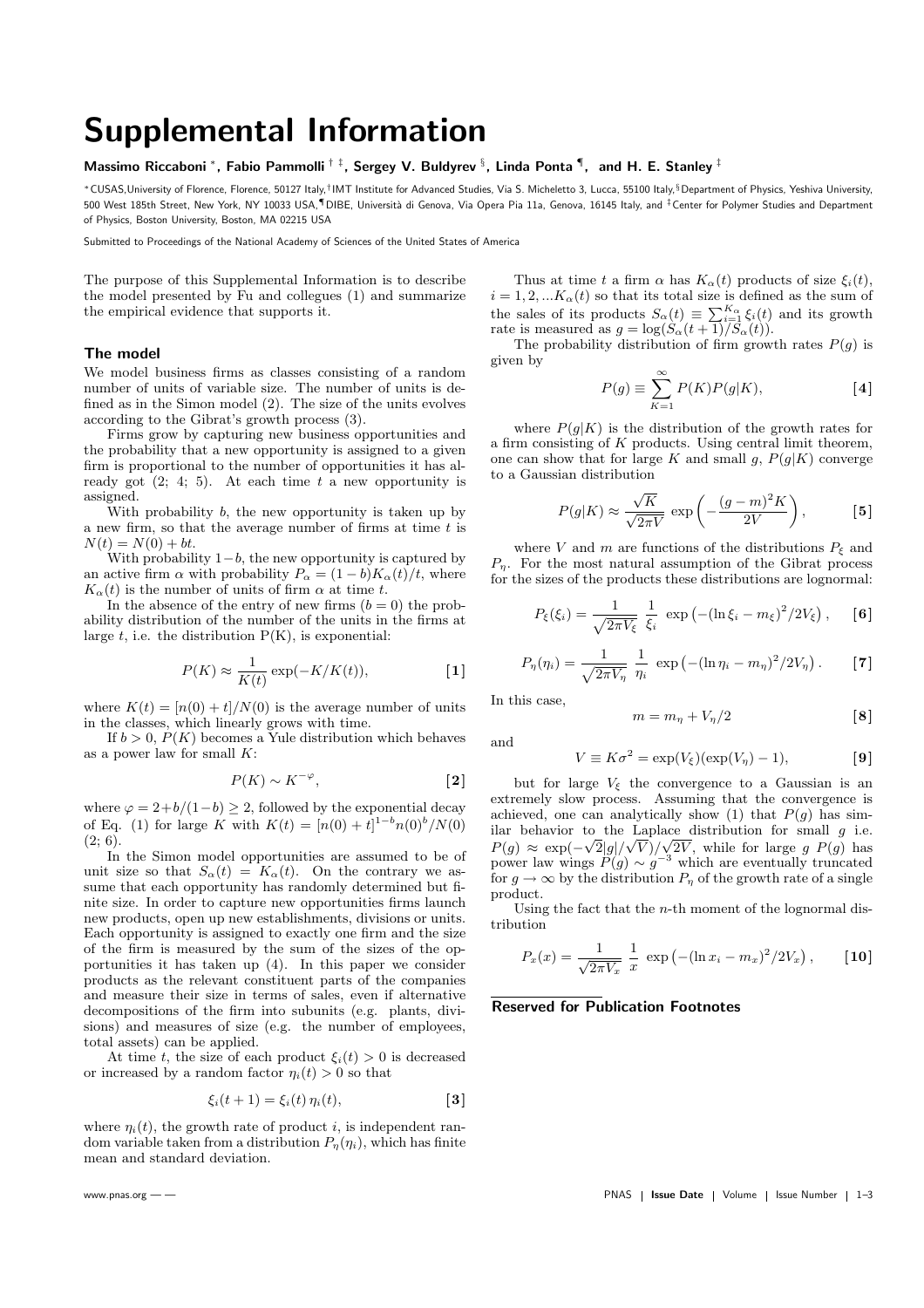is equal to

$$
\mu_{n,x} \equiv \langle x^n \rangle = \exp(nm_x + n^2 V_x / 2)
$$
 [11]

we can make an expansion of a logarithmic growth rate in inverse powers of K:

$$
g = \ln \frac{\sum_{i=1}^{K} \xi_i \eta_i}{\sum_{i=1}^{K} \xi_i}
$$
  
\n
$$
= \ln \mu_{1,\eta} + \ln \left( 1 + \frac{A}{K(1 + B/K)} \right)
$$
  
\n
$$
= m_{\eta} + \frac{V_{\eta}}{2} + \frac{A(1 - B/K + B^2/K^2...)}{K}
$$
  
\n
$$
- \frac{A^2(1 - B/K + B^2/K^2...)^2}{2K^2} + ...
$$
  
\n
$$
= m_{\eta} + \frac{V_{\eta}}{2} + \frac{A}{K} - \frac{AB + A^2/2}{K^2} + O(K^{-3})
$$

where

$$
A = \frac{\sum_{i=1}^{K} \xi_i (\eta_i - \mu_{1,\eta})}{\mu_{1,\eta} \mu_{1,\xi}}
$$
 [12]

$$
B = \frac{\sum_{i=1}^{K} \xi_i - \mu_{1,\xi}}{\mu_{1,\xi}}.
$$
 [13]

Using the assumptions that  $\xi_i$ , and  $\eta_i$  are independent:  $\langle \xi_i \eta_i \rangle = \langle \xi_i \rangle \langle \eta_i \rangle, \langle \eta_i \eta_j \rangle = \langle \eta_i \rangle \langle \eta_j \rangle, \text{ and } \langle \xi_i \xi_j \rangle = \langle \xi_i \rangle \langle \xi_j \rangle$ for  $i \neq j$ , we find  $\langle A \rangle = 0$ ,  $\langle AB \rangle = 0$ ,  $\langle A^2 \rangle = CK$ , where  $C = a(b-1)$  with  $a = \exp(V_{\xi})$  and  $b = \exp(V_n)$ . Thus

$$
\mu = \langle g \rangle = \sum_{n=0}^{\infty} \frac{m_n}{K^n}
$$
  

$$
\sigma^2 = \langle g^2 \rangle - \mu^2 = \sum_{n=1}^{\infty} \frac{V_n}{K^n},
$$
 [14]

where  $m_0 = m_\eta + V_\eta/2$ ,  $m_1 = -C/2$ ,  $V_1 = C$ ,  $V_2 =$  $C[a(5b+1)/2-1-a^2b(b+1)]$ . The higher terms involve terms like  $\langle A^n \rangle / K^n$ , which will become sums of various products  $\langle \xi_i^k (\eta_i - \mu_{1,\eta})^k \rangle$ , where  $2 \leq k \leq n$ . The contribution from  $k =$  $\frac{1}{2}$  ( $\frac{1}{n}$ )  $\frac{1}{n}$ , where  $2 \le k \le n$ . The contribution from  $k = n$  has exactly K terms of  $\mu_{n,\xi}\mu_{1,\xi}^{-n} \sum_{j=0}^{n} \mu_{j,\eta}\mu_{1,\eta}^{-j}(-1)^{n-j} \binom{j}{n}$ ´ with  $\mu_{j,x}\mu_{1,x}^{-j} = \exp(V_xj(j-1)/2)$ . Thus there are contributions to  $m_n$  and  $V_n$  which grow as  $(ab)^{n(n+1)/2}$  with  $ab > 1$ , which is faster than the *n*-th power of any  $\lambda > 0$ . The radius of convergence of the expansions (14) is equal to zero, and these expansions have only a formal asymptotic meaning for  $K \to \infty$ . However, these expansions demonstrate that  $\mu$  and  $\sigma$  do not depend on  $m_{\eta}$  and  $m_{\xi}$  except for the leading term in  $\mu$ :  $m_0 = m_n + V_n/2$ .

Not being able to derive close-form expressions for  $\sigma$  we perform extensive computer simulations, in which  $\xi$  and  $\eta$  are independent random variables taken from lognormal distributions  $P_{\xi}$  and  $P_{\eta}$  with various  $V_{\xi}$  and  $V_{\eta}$  (Fig. 1 and 2).

### The Empirical Evidence

The model relies upon the assumptions of independence of the growth of products from each other and from the number of products K. However, these assumptions could be violated and at least three alternative explanations must be analyzed:

1. Size dependence. The probability that an active firm captures a new market opportunity is more or less than proportional to its current size. In particular, there could be a positive relationship between the number of products of firm  $\alpha$  (K<sub>α</sub>) and the size ( $\xi_i(\alpha)$ ) and growth ( $\eta_i(\alpha)$ ) of its component parts due to monopolistic effects and economies of scale and scope. If large and small companies do not get access to the same distribution of market opportunities, large firms can be riskier than small firms simply because they tend to capture bigger opportunities.

- 2. Units interdependence. The growth processes of the consituent parts of a firm are not independent. One could expect product growth rates to be positively correlated at the level of firm portfolios, due to product similarities and common management, and negatively correlated at the level of relevant markets, due to substitution effects and competition. Based on these arguments, one would predict large companies to be less risky than small companies because their product portfolios tend to be more diversified.
- 3. Time dependence. The growth of firms constituent units does not follow a pure Gibrat process due to serial autocorrelation and lifecycles. Young products and firms are supposed to be more volatile then predicted by the Gibrat's Law due to learning effects. If large firms are older and have more mature products, they should be less risky than small firms. On the contrary, ageing and obsolescence would imply that incumbent firms are more unstable than newcomers.

The first two hypotheses are not falsified by our data (Fig. 3).

The number of products of a firm and their average size The number of products of a fifth and their average size<br>defined as  $\langle \xi(K) \rangle = \langle \frac{1}{K} \sum_{i=1}^{K} \xi_i \rangle$ , where  $\langle \rangle$  indicates averag-<br>ing over all companies with K products, has an approximate power law dependence  $\langle \xi(K) \rangle \sim K^{\gamma}$ , where  $\gamma = 0.38$ .

The mean correlation coefficient of product growth rates at the firm level  $\langle \rho(K) \rangle$  shows an approximate power law dependence  $\langle \rho(K) \rangle \sim K^{\zeta}$ , where  $\zeta = -0.36$ .

Since larger firms are composed by bigger products and are more diversified than small firms the two effects compensate each other. Thus if products are randomly reassigned to companies, the size variance relationship will not change.

As for the time dependence hypothesis, despite there are some departures from a Gibrat process at the product level (Fig. 4) due to lifecycles and seasonal effects, they are too weak to account for the size variance relationship. Moreover asynchronous product lifecycles are washed out upon aggregation.

#### References

- 1. Fu D, Pammolli F, Buldyrev S V, Riccaboni M, Matia K, Yamasaki K, Stanley H E (2005) The growth of business firms: theoretical framework and empirical evidence. Proc Natl Acad Sci USA 102:18801.
- 2. Ijiri Y, Simon H A (1977) Skew distributions and the sizes of business firms (North-Holland Pub. Co., Amsterdam).
- 3. Gibrat R (1931) Les inégalités économiques (Librairie du Recueil Sirey, Paris).
- Sutton J, (1998) Technology and market structure: theory and history (MIT Press, Cambridge, MA.).
- 5. Amaral L A N, Buldyrev S V, Havlin S, Salinger M A, Stanley H E (1998) Power law scaling for a system of interacting units with complex internal structure. Phys Rev Lett 80:1385–1388.
- 6. Yamasaki K, Matia K, Buldyrev S V, Fu D, Pammolli F, Riccaboni M, Stanley H E (2006) Preferential attachment and growth dynamics in complex systems. Phys Rev E 74:035103.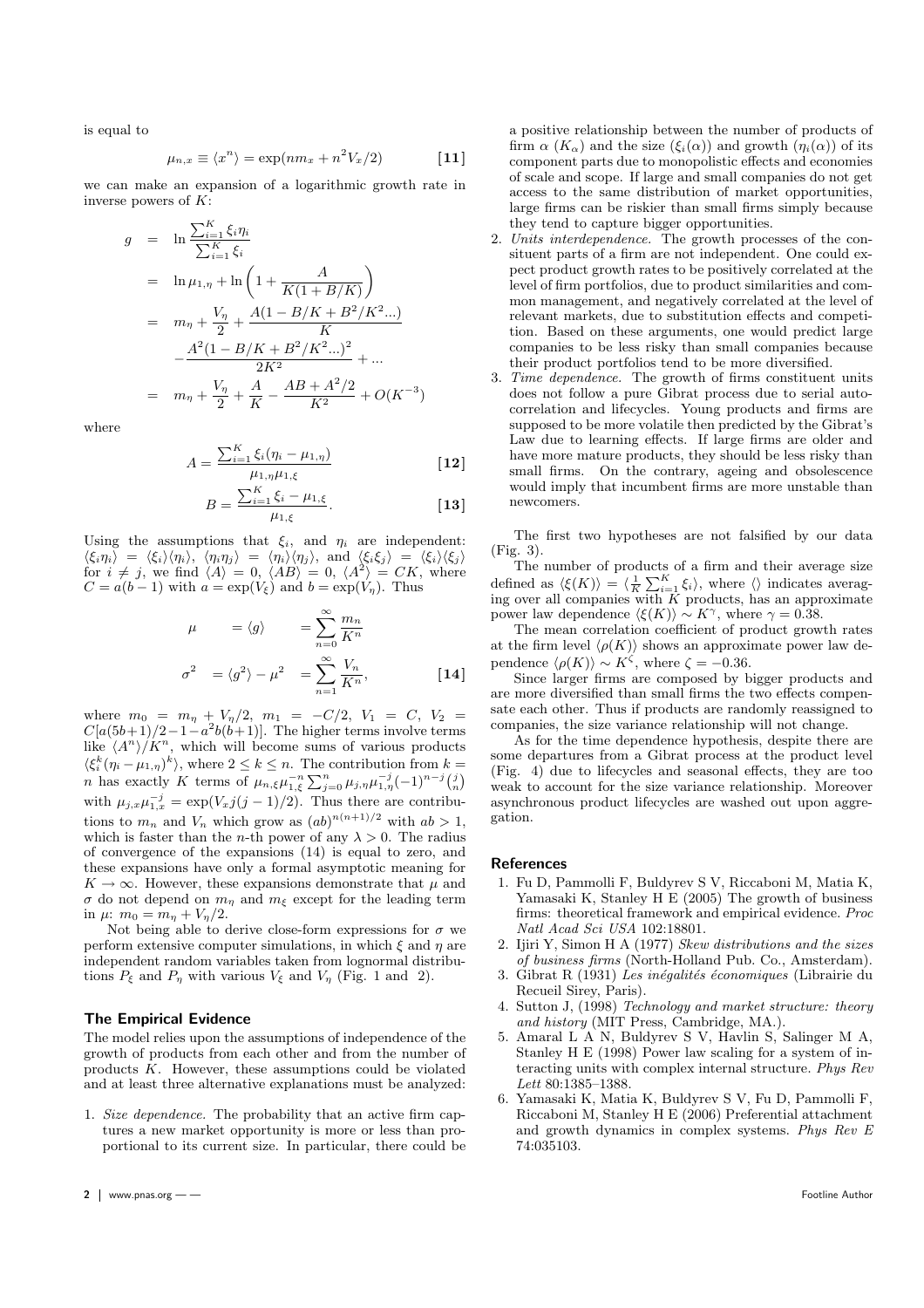

Fig. 1. Simulation results for the conditional growth rate distribution  $P(g|S, K)$  for the case of lognormal  $P_{\xi}$  and  $P_{\eta}$ , with  $V_{\xi} = 6$ ,  $V_{\eta} = 1$  and  $m_{\xi} = m_{\eta} = 0$ . For  $K = 1$  the distribution is perfectly Gaussian with  $V_{\eta} = 1$  and  $m_{\eta} = 0$ . However for large  $K$  the distribution develops a tent-shape form with the central part close to a Gaussian with mean  $m = 1/2$  as predicted by Eq. (8). The vast majority of firms (99.7%) have sizes in the vicinity of  $K\mu_{\xi}$  which for  $K = 2^{15}$  and  $\mu_\xi=\exp(m_\xi+V_\xi/2)=20.1$  belongs to the bin  $[2^{19},2^{20}]$  and only 0.25% of firms belong to the next bin  $[2^{20},2^{21}]$ . These firms are due to a rare occurrence of extremely large products. The real number of products in these firms is  $K_e = 2.4$ , while the normally sized firms have  $K_e = 31$ . The fluctuations of these extremely large products dominate the fluctuations of the firm size and hence  $P(g|S, K)$  for such abnormally large firms is broader than for normally sized firms. Accordingly,  $\sigma = 0.09$ and  $\sigma = 0.41$  respectively for the normally sized and abnormally large firms.



Fig. 2. The behavior of  $\sigma(S)$  for the exponential distribution  $P(K) = \exp(-K/\langle K\rangle)/\langle K\rangle$  and lognormal  $P_\xi$  and  $P_\eta$ . We show the results for  $K_0 =$ 1, 10, 100, 1000, 10000 and  $V_{\xi} = 1, 5, 10$ . The graphs  $\sigma(K_S)$  and the asymptote given by  $\sigma(S) = \sqrt{V/K_S} = \frac{\exp(3V_{\xi}/4 + m_{\xi}/2)\sqrt{\exp(V_{\eta})-1}}{\sqrt{S}}$  are also given to illustrate our theoretical considerations. One can see that for  $V_{\xi} = 1$ ,  $\sigma(S)$  almost perfectly follows  $\sigma(K_S)$  even for  $\langle K \rangle = 10$ . However for  $V_{\xi} = 5$ , the deviations become large and  $\sigma(S)$  converges to  $\sigma(K_S)$  only for  $\langle K \rangle > 100$ . For  $V_{\xi} = 10$  the convergence is never achieved.